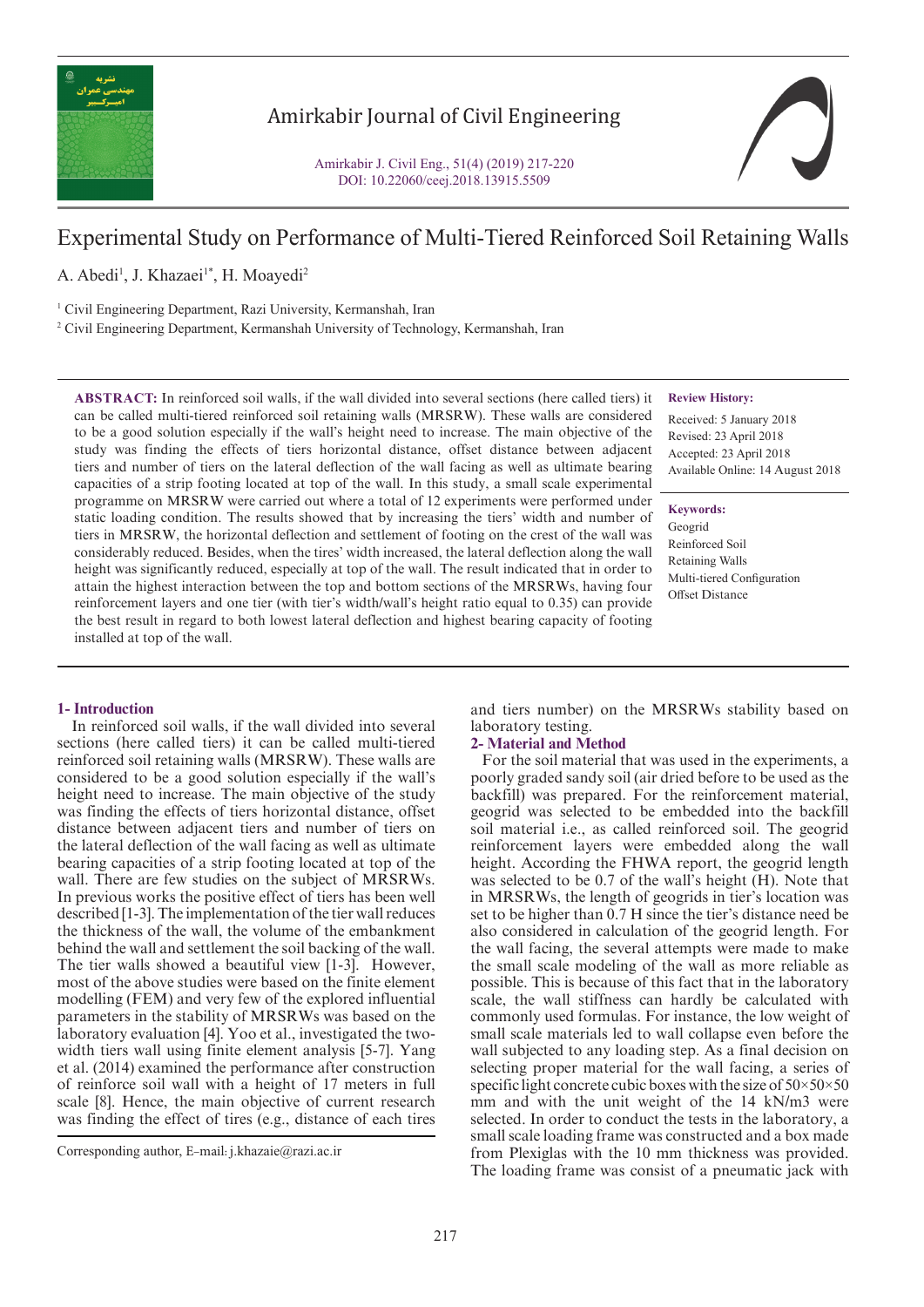the capacity of applying load to a maximum of 7.8 kN vertically. In the present study all of the MRSRWs were constructed with the height of 0.40 m, length of 0.8 m and width of 0.49 m. They were built on a rigid ground body in order to present any unexpected settlement due to the vertical loading. In this study, a small scale experimental programme on MRSRW were carried out where a total of 12 experiments were performed under static loading condition.

#### **3- Results and Discussion**

 In this research, the effect of parameters like the width of the stairs and the number of retaining walls stairs on the wall deformation, bearing capacity and foundation settlement on the top of the retaining wall were studied. As the width of the stairs increased, the horizontal deformation of the wall was significantly reduced, especially in the lower part of the wall, mainly due to the higher resistance of the layers of the reinforce in the upper row of the wall. In cases where the width of the stairs is low, the horizontal deformation in the tier wall and the vertical wall is not significantly different. Accordingly, a suitable stair width can be defined. In this study,  $D/H =$ 0.35 was approximately the appropriate width  $(D = \text{stair})$ width and  $\hat{H}$  = wall height). By increasing the stair width, the upper and lower walls were acted independently, and the upper wall was applied by lowering the load.

 In Figure 1, the maximum horizontal deformation ratio of the wall in stair wall to vertical wall (RMD) is shown in front of the width of the one stair wall and two stairs wall. According to the results obtained in a stair wall, suitable width ( $D/H = 0.35$ ), the maximum variation in the wall versus the vertical wall decreased by 41% and for the twostairs walls at  $D/H = 0.35$ , the maximum wall decreases by about 68% relative to the vertical wall, which indicates the proper functioning of the wall tiered.



**Figure 1. RMD variations versus D/H in stair wells**

 On the other hand, in the walls of a stair with increasing stair width, the strip foundation settlement was decreaseed and with the increase in the width of the stair more than the suitable width, the strip foundation settlement was increased. As shown in Figure 2, increasing the width of the stair, the bearing capacity of strip foundation in the stair walls increases and then decreases. By increasing the stair width more than the suitable value, the performance of the upper and lower stairs of the wall is independent and bearing capacity is reduced. An increase of 30% in

the bearing capacity of the strip foundation in a stair wall of an appropriately sized relative to the vertical wall was observed.



**Figure 2. Load bearing capacity chart-Stair width in a stair wall**

 Also, in the stair wall with increases the number of stairs, decreases due to the fact that the layers of the reinforcement in the upper and lower walls distribute smaller vertical loads in a larger area. In the stair wall, with a stair width of 0.3H, the increase in bearing capacity was about 15% and in the wall of two stairs with a width of 0.3H each, the increase in bearing capacity was 36%, which demonstrates the proper applying of the stairs walls.

#### **4- Conclusions**

 The results clearly showed that in MRSRW by increasing the tiers' width and number the horizontal deflection (e.g., horizontal displacement along the all height) and settlement of footing on the crest of the wall was considerably reduced. Besides, when the tires' width increased the lateral deflection along the wall height, especially at top of the wall, was significantly reduced. The result indicated that for attain the highest interaction between the top and bottom sections of the MRSRWs, having four reinforcement layers and one tier (with tier's width/wall's height ratio equal to 0.35) can provide the best result in regard to both lowest lateral deflection and highest bearing capacity of footing installed at top of the wall.

#### **References**

- [1] Mohamed, Suliman BA, Kuo-Hsin Yang, and Wen-Yi Hung. "Limit equilibrium analyses of geosyntheticreinforced two-tiered walls: Calibration from centrifuge tests." Geotextiles and Geomembranes 41 (2013): 1-16.
- [2]FHWA; Design and Construction of Mechanically Stabilized Earth Walls and Reinforced Soil Slopes. Department of Transportation Federal Highway Administration Publication. Volume I. No. FHWA-NHI-10-024. (2009).
- [3]Liu, Huabei, Guangqing Yang, and Hoe I. Ling. "Seismic response of multi-tiered reinforced soil retaining walls." Soil Dynamics and Earthquake Engineering 61 (2014): 1-12.